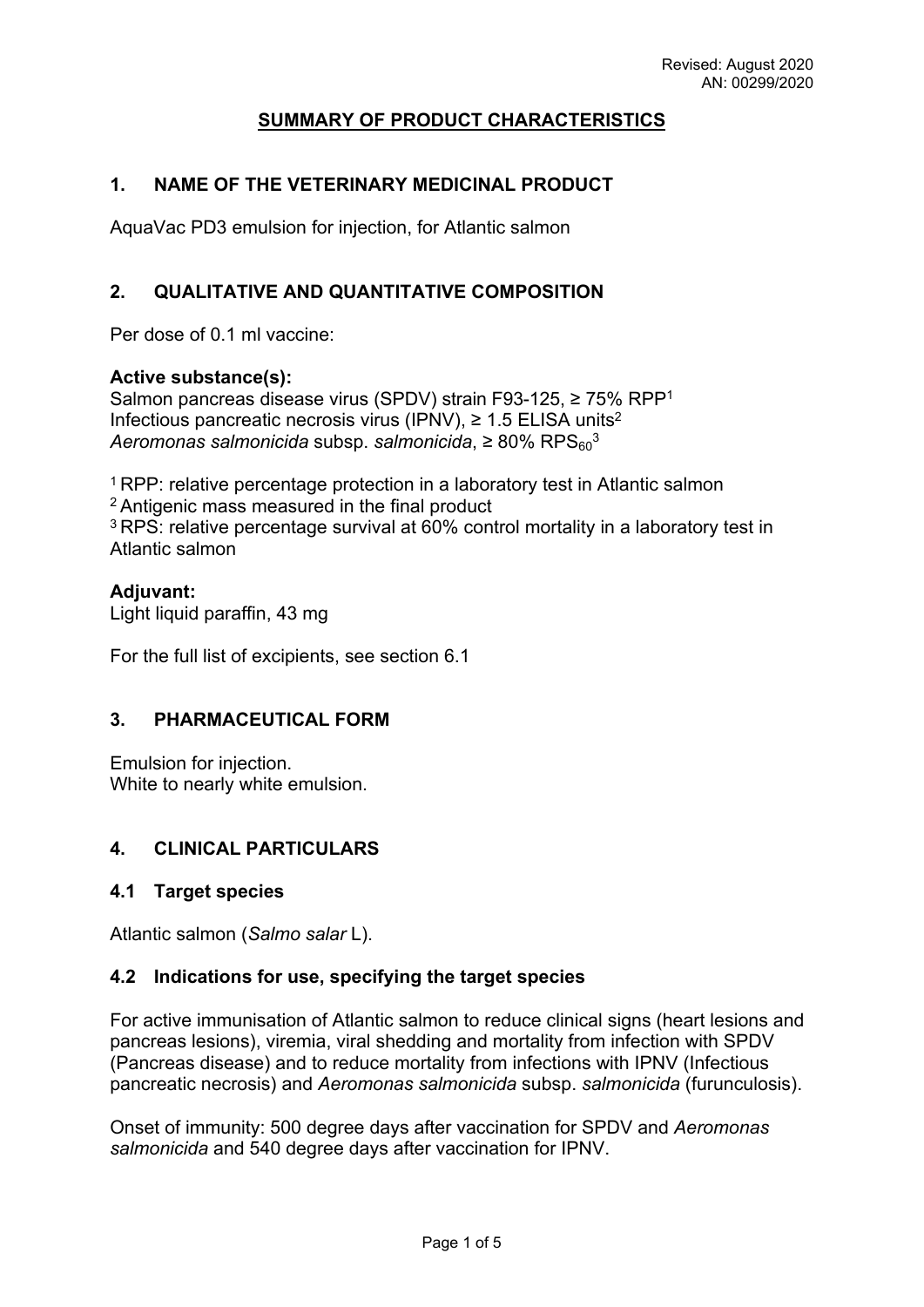Duration of immunity: demonstrated at 15 months post vaccination for SPDV and at 16 months post vaccination for *Aeromonas salmonicida*. Protection against mortality due to IPNV infection has been demonstrated at 4 months post vaccination in the field.

# **4.3 Contraindications**

None.

## **4.4 Special warnings for each target species**

Vaccinate healthy animals only.

### **4.5 Special precautions for use**

Special precautions for use in animals

Do not use in fish during smoltification.

Incorrect vaccination, stress and poor hygiene may lead to increased side effects.

Special precautions to be taken by the person administering the veterinary medicinal product to animals.

Personal protective equipment consisting of e.g. needle protector should be used when handling the veterinary medicinal product.

In case of accidental self-injection, seek medical advice immediately and show the package leaflet or label to the physician.

To the user:

This veterinary medicinal product contains mineral oil. Accidental injection/selfinjection may result in severe pain and swelling, particularly if injected into a joint or finger, and in rare cases could result in the loss of the affected finger if prompt medical attention is not given. If you are accidentally injected with this product, seek prompt medical advice even if only a very small amount is injected and take the package leaflet with you. If pain persists for more than 12 hours after medical examination, seek medical advice again.

To the physician:

This veterinary medicinal product contains mineral oil. Even if small amounts have been injected, accidental injection with this product can cause intense swelling, which may, for example, result in ischaemic necrosis and even the loss of a digit. Expert, PROMPT, surgical attention is required and may necessitate early incision and irrigation of the injected area, especially where there is involvement of finger pulp or tendon.

### **4.6 Adverse reactions (frequency and seriousness)**

After vaccination melanisation and vaccine residues are very commonly observed in the abdominal cavity. Visceral adhesion may be observed; during the fresh water phase up to sea transfer phase slight to moderate adhesions (corresponding to Speilberg scores  $1 - 3$ ) very commonly occur while the occurrence of major adhesions (corresponding to Speilberg score of 4) is uncommon.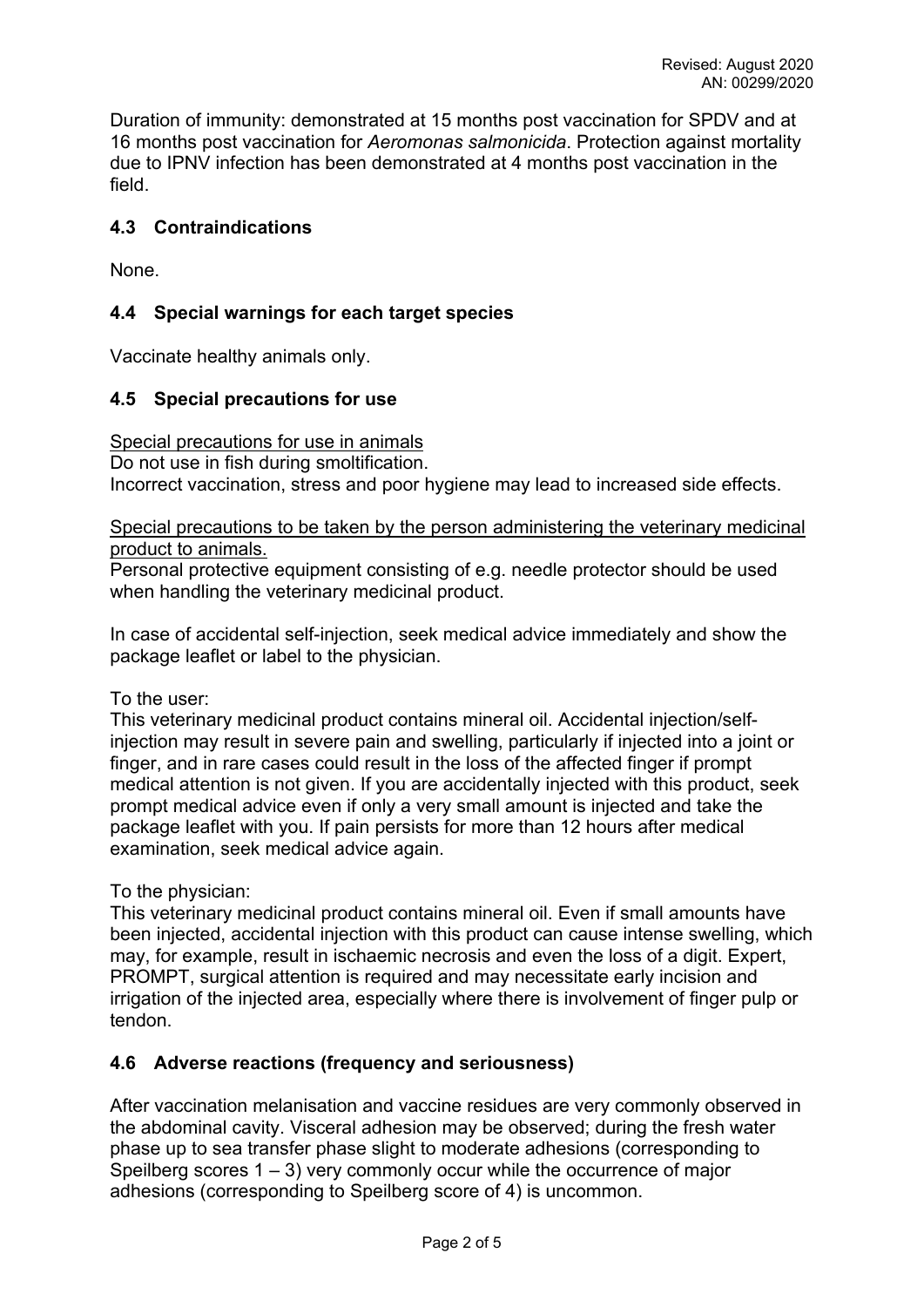During the sea water phase mild adhesions (corresponding to Speilberg scores 1 – 2) are very common and moderate adhesions (corresponding to Speilberg score 3) are common.

The frequency of adverse reactions is defined using the following convention:

- very common (more than 1 in 10 animals treated displaying adverse reactions)
- common (more than 1 but less than 10 animals in 100 animals treated)
- uncommon (more than 1 but less than 10 animals in 1,000 animals treated)
- rare (more than 1 but less than 10 animals in 10,000 animals treated)
- very rare (less than 1 animal in 10,000 animals treated, including isolated reports).

# **4.7 Use during pregnancy, lactation or lay**

### Fertility:

Do not use in broodstock. The possible effects of vaccination on spawning have not been investigated.

### **4.8 Interaction with other medicinal products and other forms of interaction**

No information is available on the safety and efficacy of this vaccine when used with any other veterinary medicinal product. A decision to use this vaccine before or after any other veterinary medicinal product therefore needs to be made on a case by case basis.

### **4.9 Amounts to be administered and administration route**

Dose: a single dose of 0.1 ml.

Administration: intraperitoneally along the central line, approximately 1 pelvic fin length in front of the pelvic fin base in Atlantic salmon. Shake the bottle well before use.

Vaccination is recommended for fish above 30 grams.

Food should be withheld for sufficient time (at least 48 hours) to ensure emptying of the gut prior to vaccination. The fish should be anaesthetised before vaccination. The length and the diameter of the applied needle should be adapted to the actual fish size. Ensure that the recommended dose is deposited into the abdominal cavity before the needle is withdrawn.

### **4.10 Overdose (symptoms, emergency procedures, antidotes), if necessary**

After administration of a double dose more vaccine residues can be observed, but no increase in local reactions is observed compared to single dose administration.

### **4.11 Withdrawal period(s)**

Zero degree days.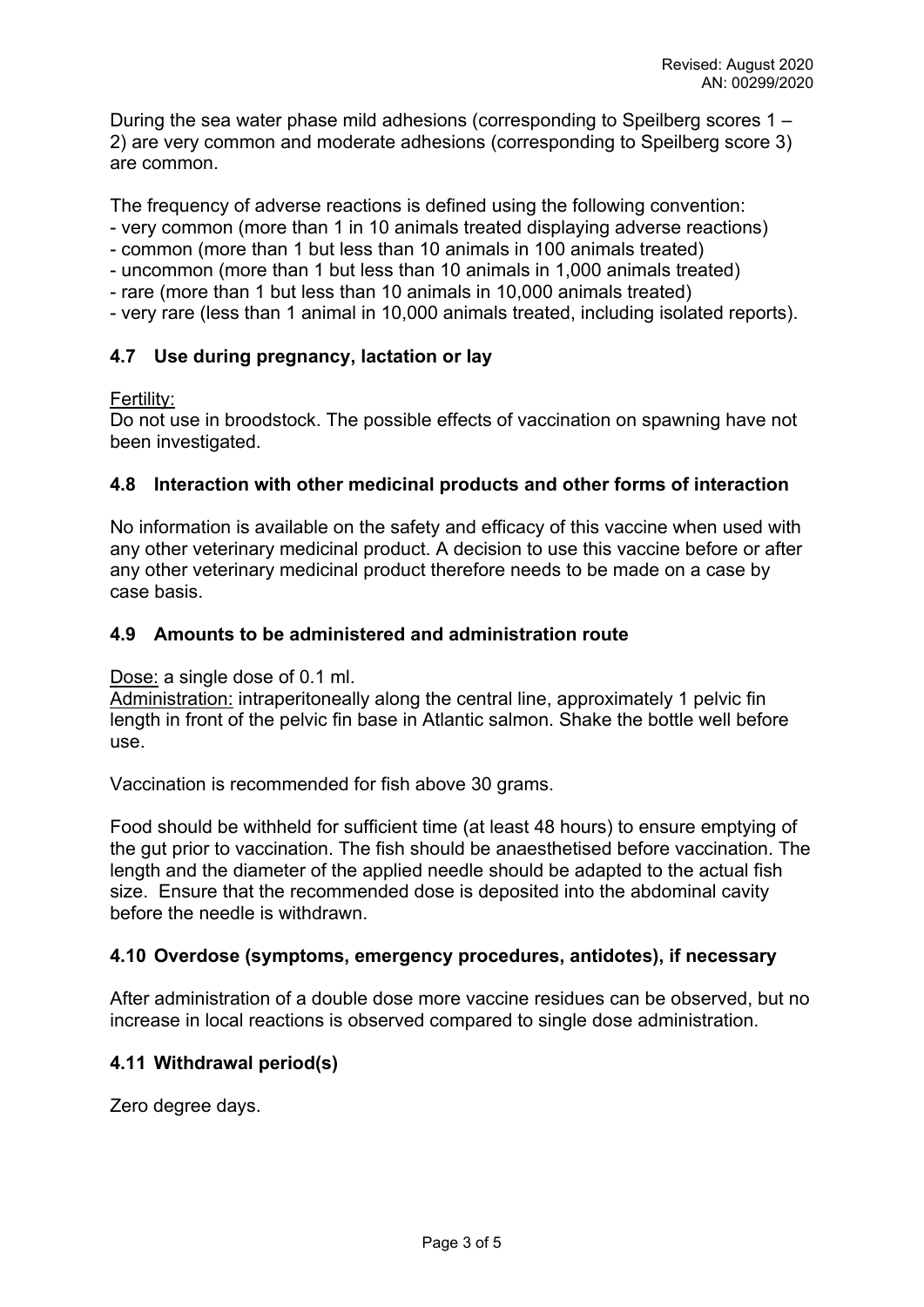## **5. IMMUNOLOGICAL PROPERTIES**

The product stimulates active immunity against pancreas disease, infectious pancreatic necrosis, and furunculosis.

Pharmacotherapeutic group: immunologicals for Pisces, inactivated viral and inactivated bacterial vaccines for Atlantic salmon. ATCvet code: QI10AL.

# **6. PHARMACEUTICAL PARTICULARS**

### **6.1 List of excipients**

Light liquid paraffin Polysorbate 80 Sorbitan monooleate Phosphate buffered saline

### **6.2 Major incompatibilities**

Do not mix with any other veterinary medicinal product.

## **6.3 Shelf life**

Shelf-life of the veterinary medicinal product as packaged for sale: 19 months. Shelf-life after first opening the immediate packaging: use within 1 working day.

### **6.4 Special precautions for storage**

Store in a refrigerator (2  $^{\circ}$ C – 8  $^{\circ}$ C). Do not freeze.

### **6.5 Nature and composition of immediate packaging**

Bottles of polyethylene terephthalate (PET) closed with a rubber stopper and aluminium cap.

Package size: 500 ml (5,000 doses).

#### **6.6 Special precautions for the disposal of unused veterinary medicinal product or waste materials derived from the use of such products**

Any unused veterinary medicinal product or waste materials derived from such veterinary medicinal product should be disposed of in accordance with local requirements.